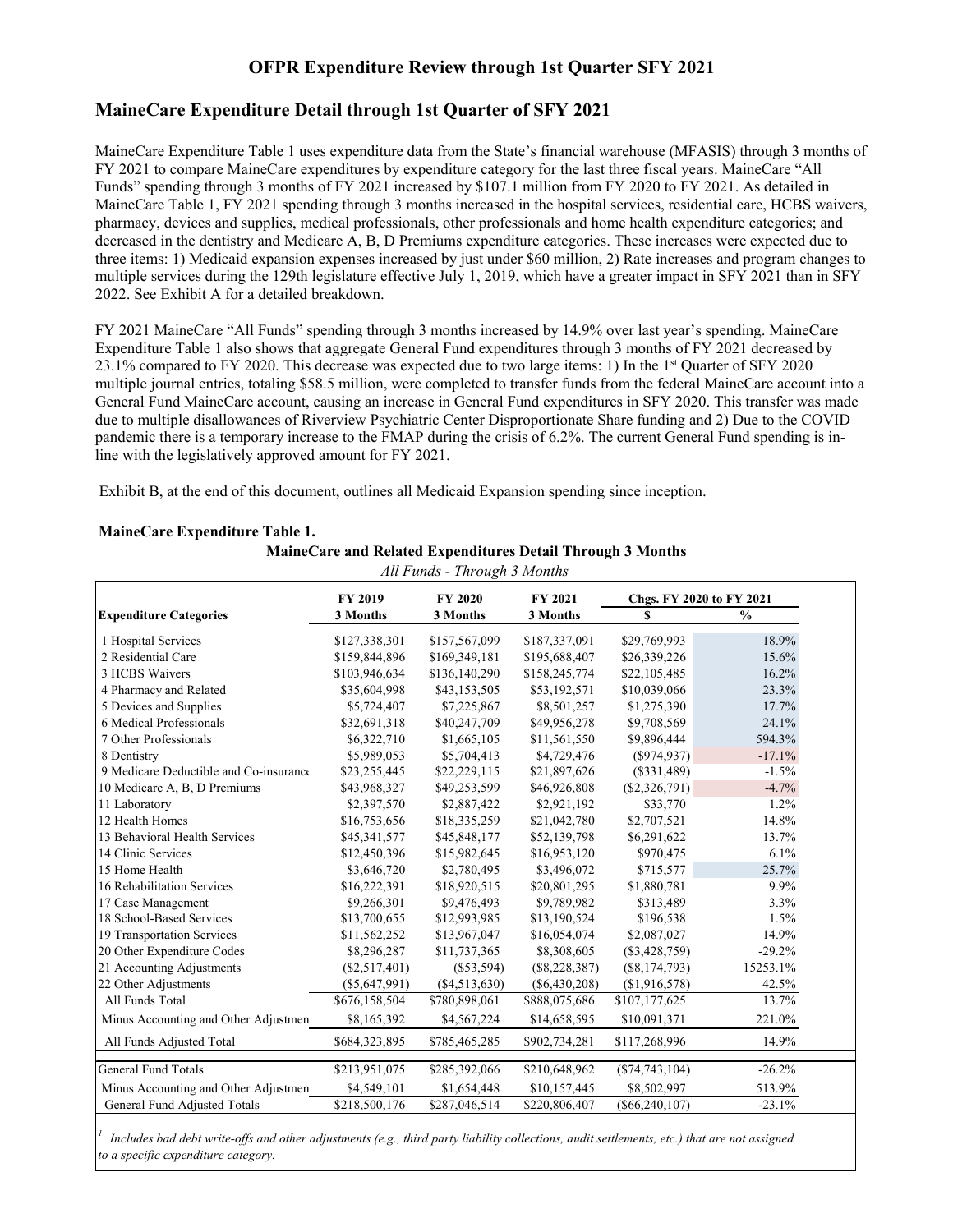# **Exhibit A**

## **Outline of All Funds Expenditure Increases through 1st Quarter of SFY 2021**

# **Medicaid Expansion Impact - By Funds**

*Through the 1st Quarter of SFY 2021*

| <b>Expenditure Categories</b>          |    | <b>SFY 2020</b> |    | <b>SFY 2021</b> |    | <b>Difference</b> |
|----------------------------------------|----|-----------------|----|-----------------|----|-------------------|
| 1 Hospital Services                    | \$ | 29,965,108      | \$ | 90,451,931      | \$ | 60,486,823        |
| 2 Residential Care                     | \$ | 1,428,696       | \$ | 2,917,894       | S  | 1,489,198         |
| 3 HCBS Waivers                         | \$ | 779,829         | \$ | 1,285,925       | S  | 506,097           |
| 4 Pharmacy and Related                 | \$ | 13,835,315      | \$ | 19,367,405      | \$ | 5,532,090         |
| 5 Devices and Supplies                 | \$ | 715,932         | \$ | 1,461,034       | S  | 745,102           |
| 6 Medical Professionals                | \$ | 6,188,371       | \$ | 12,751,356      | \$ | 6,562,985         |
| 7 Other Professionals                  | \$ | 223,033         | S  | 434,823         | S  | 211,790           |
| 8 Dentistry                            | \$ | 388,661         | \$ | 593,643         | S  | 204,983           |
| 9 Medicare Deductible and Co-insurance | \$ | 26,541          | S  | 54,866          | S  | 28,325            |
| 11 Laboratory                          | \$ | 1,032,334       | \$ | 1,224,315       | S  | 191,980           |
| 12 Health Homes                        | \$ | 9,380           | \$ | 2,990,695       | S  | 2,981,315         |
| 13 Behavioral Health Services          | \$ | 3,658,698       | \$ | 6,922,319       | S  | 3,263,621         |
| 14 Clinic Services                     | \$ | 3,565,805       | \$ | 5,062,527       | S  | 1,496,723         |
| 15 Home Health                         | \$ | 282,853         | \$ | 468,979         | S  | 186,126           |
| 16 Rehabilitation Services             | \$ | 145,536         | \$ | 382,069         | S  | 236,533           |
| 17 Case Management                     | \$ | 237,819         | \$ | 393,040         | S  | 155,221           |
| 18 School Based Services               | \$ | 13,431          | S  | 1,972           | S  | (11, 459)         |
| 19 Transportation Services             | \$ | 2,679,130       | \$ | 4,382,614       | S  | 1,703,483         |
| 20 Other Expenditure Codes             | S  | 3,157           | \$ | 4,843           | \$ | 1,687             |
| <b>Medicaid Expansion Total</b>        | \$ | 65,179,628      | \$ | 151,152,250     | \$ | 85,972,622        |

| One-time journal entry to move a portion of the Prospective Interim Payments (PIPs) for the   |                     |  |
|-----------------------------------------------------------------------------------------------|---------------------|--|
| Critical Access Hospitals (CAHs) to Medicaid Expansion. This had a net zero impact on overall |                     |  |
| expenditures, but increased the difference for Medicaid Expansion between SFY 2020 and SFY    | $(\$26,660,435.05)$ |  |
| Medicaid Expansion total minus one-time PIP journal \$                                        | 59,312,187          |  |
|                                                                                               |                     |  |
| The expected increase in costs due to Rate and Program changes from SFY 2020 to SFY 2021.     | \$47,054,739.50     |  |
|                                                                                               |                     |  |
|                                                                                               |                     |  |
| Other Professionals expenditure category Charge off journals to remove receivables from the   | 9,280,327.62        |  |
|                                                                                               |                     |  |
|                                                                                               |                     |  |
| Difference in the Accounting adjustments and the Other Adjustments expenditure categories.    | (\$10,091,370.88)   |  |
|                                                                                               |                     |  |
| Total of all Differences \$105,555,883                                                        |                     |  |
|                                                                                               |                     |  |